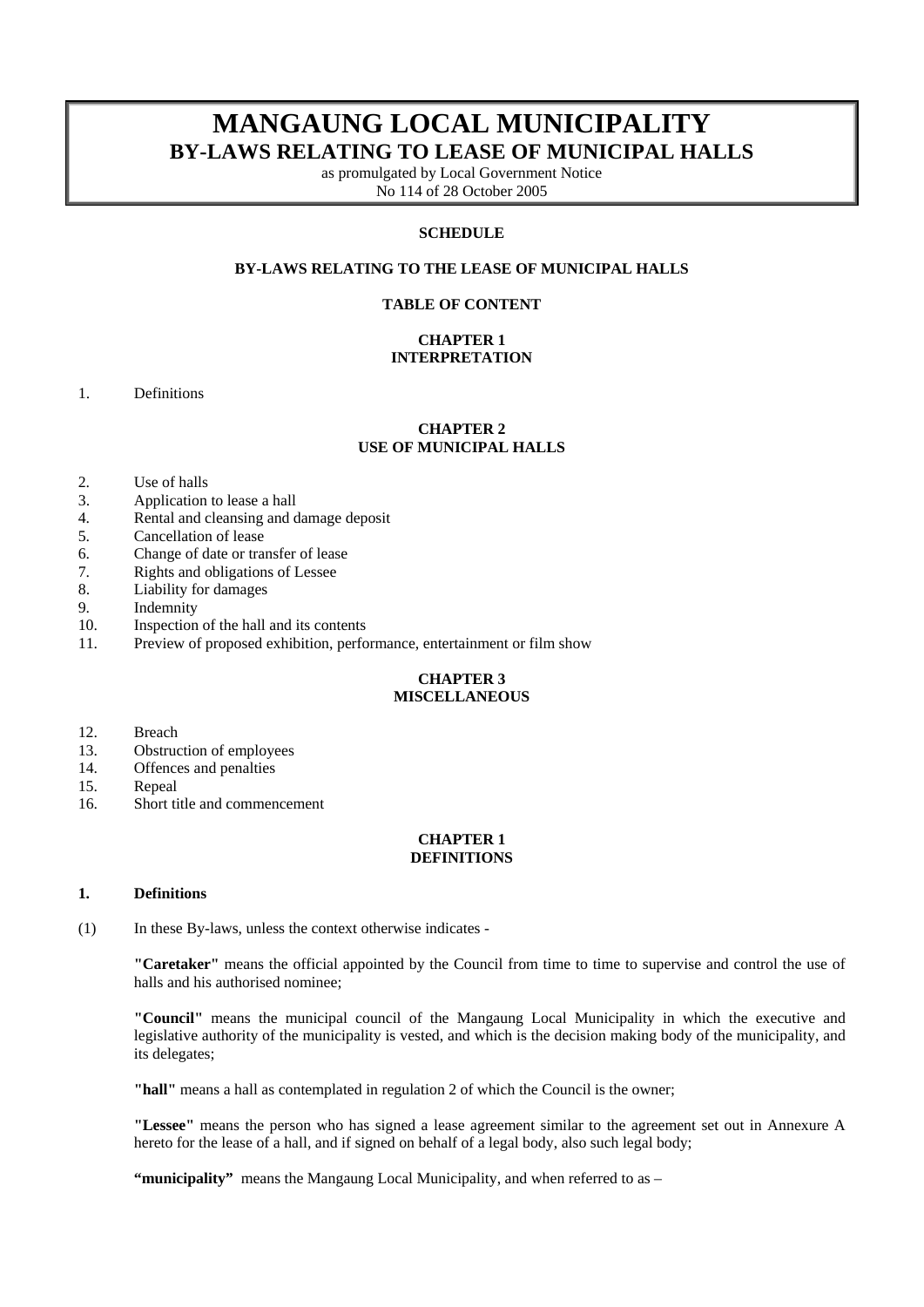- (a) an entity, means Mangaung Local Municipality as described in section 2 of the Local Government: Systems Act, 2000 (Act No 32 of 2000); and
- (b) a geographic area, means the municipal area of Mangaung Local Municipality as determined in terms of the Local Government : Municipal Demarcation Act, 1998 (Act No 27 of 1998);

**"Operational Officer "**means the supervisor appointed by the Council to supervise the physical operations of all municipal facilities;

**"Preparation fee"** means a fee as determined by the Council from time to time which by resolution is levied for the preparation of a hall for a function or a rehearsal of a function.

(2) In these by-laws, unless the context indicates otherwise, words and expressions denoting the singular shall include the plural and vice versa, words and expressions denoting the male sex shall include the female sex and vice versa and reference to a natural person shall include a legal person and vice versa.

### **CHAPTER 2 USE OF MUNICIPAL HALLS**

### **2. Use of halls**

- (1) The Council may in its discretion make a hall situated in the municipality of which it is the owner, available for use by any resident or by any person or legal person and any such use shall be subject to the provisions of these by-laws.
- (2) The following halls are available for such use :
	- (a) Bloemfontein City Hall situated at President Brand Street, Bloemfontein;
	- (b) Claredon Hall situated in the Bloemfontein City Hall complex at President Brand Street, Bloemfontein;
	- (c) Floreat Hall situated in the Civic Centre, De Villiers Street, Bloemfontein;
	- (d) Rose Hall A situated in the Civic Centre, De Villiers Street, Bloemfontein;
	- (e) Rose Hall B situated in the Civic Centre, De Villiers Street, Bloemfontein;
	- (f) Indaba Auditorium situated in the Civic Centre, De Villiers Street, Bloemfontein;
	- (g) Bunga A Auditorium situated in the Civic Centre, De Villiers Street, Bloemfontein;
	- (h) Bunga B Auditorium situated in the Civic Centre, De Villiers Street, Bloemfontein;
	- (i) Norman Doubell Hall situated at Rembrandt Crescent, Heidedal;
	- (j) Henry Brooks Hall situated at De Vries Street, Heidedal;
	- (k) Batho Hall situated on the corner of Hamilton Street and Forthare Street, Batho, Mangaung;
	- (l) Paradise Hall situated at Mkhuhlane Street, Mangaung;
	- (m) Kagisanong Hall situated at Moshoesoe Street, Rocklands, Mangaung;
	- (n) Jacaranda Hall situated at 2519 B- section, Botshabelo;
	- (o) H- Hall situated at 2615 H-section , Botshabelo;
	- (p) Thaba Nchu Civic Centre sitauted at Station Road, Thaba Nchu;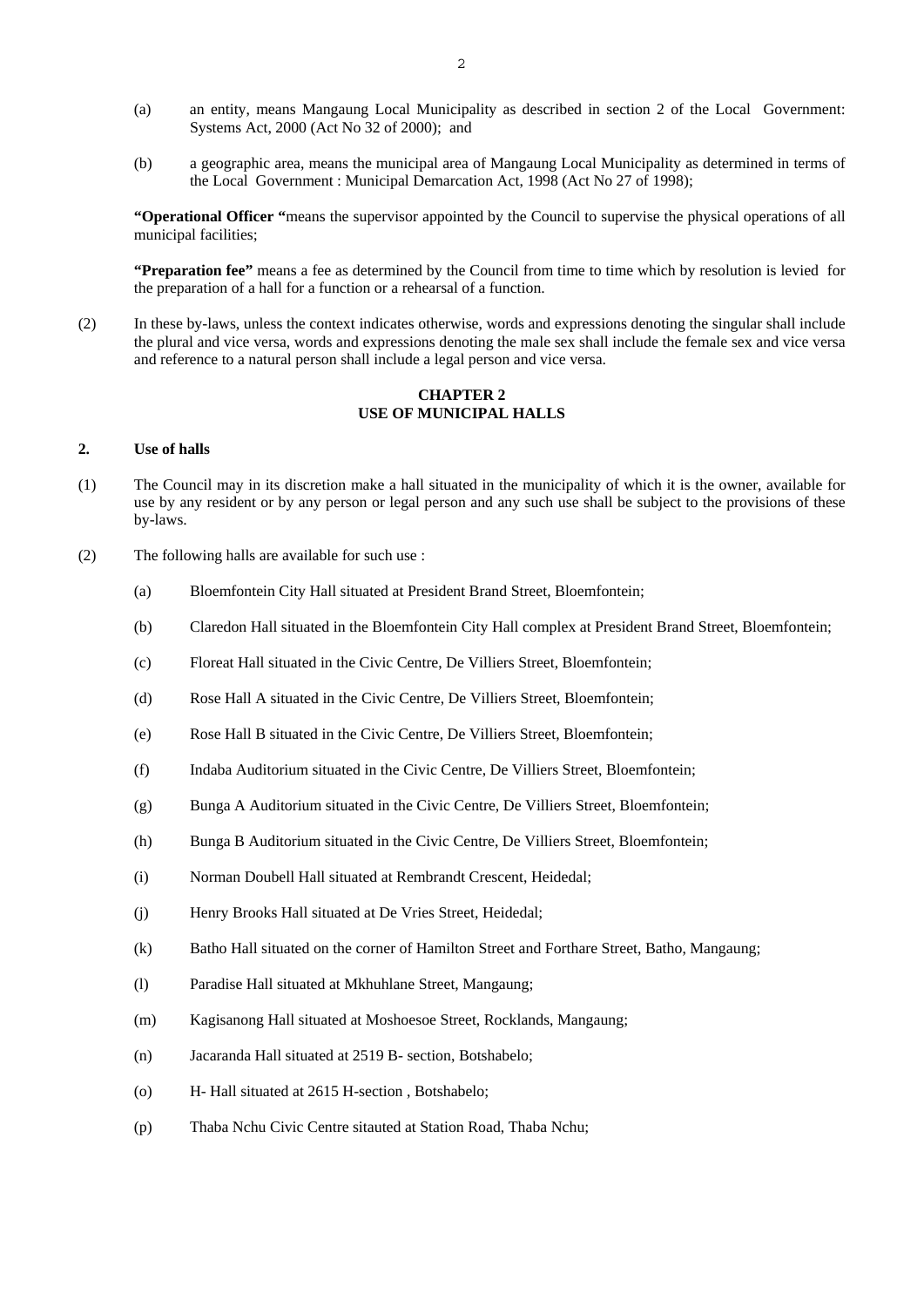- (3) A hall may not be used by or made available for use to any person or legal body unless a lease agreement as contemplated in regulation 3 has been concluded between the Council and such person or legal body and the rental and deposit has been paid in accordance with the provisions of section 4.
- (4) A person or legal body may lease a hall on 1 (one) occasion during a month for a church service with a maximum of 6 (six) occasions per calendar year. Only 1 (one) such occasion may be for a maximum of 3 (three) consecutive days which may include a Sunday.
- (5) No caterer shall be allowed to book a hall in his or his business's name. The booking must be made in the name of the caterer's client for the specific occasion on that day and the lease agreement must be concluded between the Council and that client of the caterer.
- (6) The Council reserves the right, subject to the provisions of section 11, to refuse the use of the hall or to cancel any agreement for the use thereof if the proposed entertainment, performance, exhibition, film show or other entertainment is for sufficient and valid reasons disapproved by the Council.
- (7) The equipment in the Indaba, Bunga A and Bunga B Auditoriums shall be operated only by the Operational Officer of the Council. The lessee shall pay an amount as determined by the Council to cover the expenditure of such a person.
- (8) If a hall is needed for the purpose of rehearsal/preparation prior to the booked day, the hall must be leased for the rehearsal period and the full preparation fee is payable.
- (9) The Council reserves the right to refuse the use of a hall or to cancel any lease agreement for the use thereof if the hall is required for urgent public purposes which, in the opinion of the Council, should take precedence. In the event of the cancellation of a lease agreement under the above-mentioned circumstances, the rental paid by the lessee shall be repayable to him.

### **3. Application to lease a hall**

- (1) Application for the use of a hall shall be made to the Council in writing by completing and submitting a lease agreement which shall be substantially in accordance with the agreement contained in Annexure A.
- (2) Applications for the lease of a hall will as far as possible be considered in the order in which they are received.
- (3) A verbal booking of a hall for a specific date is provisional and will be valid for 5 (five) working days only, excluding the day in which the booking was made, and unless a completed and duly signed lease agreement as contemplated in section 3(1) is received within 5 (five) working days, the provisional booking will be cancelled and the hall will once again be made available for use by other persons.
- (4) No public announcement of the function to be held in the provisionally booked hall shall be made by the applicant until he or she has received a copy of the lease agreement duly signed on behalf of the Council as proof that the application has been approved. The signed copy of lease agreement can be provided by facsimile to the lessee.
- (5) The approval of an application for the lease of a hall is in the sole and absolute discretion of the Council and the Council reserves the right to refuse to reserve or to lease a hall. A signature on behalf of the Council on the lease agreement by an authorised person will be indicative of the approval of the application.

### **4. Rental and Cleansing and Damage Deposit**

- (1) The rental and a cleansing and damage deposit payable by a lessee for the lease of a hall, are the amounts as from time to time determined by the Council by resolution, which amounts shall include the cost of normal cleaning and lighting.
- (2) The full rental or a deposit of at least 50% (fifty percent) of the rental, as well as the cleansing and damage deposit is payable within 5 (five) working days after the date of approval of the application as contemplated in sub-section 3(4), in the absence whereafter the provisional booking and the approval will be cancelled and the hall will once again be made available for use by other persons.
- (3) In the event of the paying of a deposit as contemplated in sub-section (2), the balance of the rental must be paid at least 14 (fourteen) days before the date of the commencement of the lease.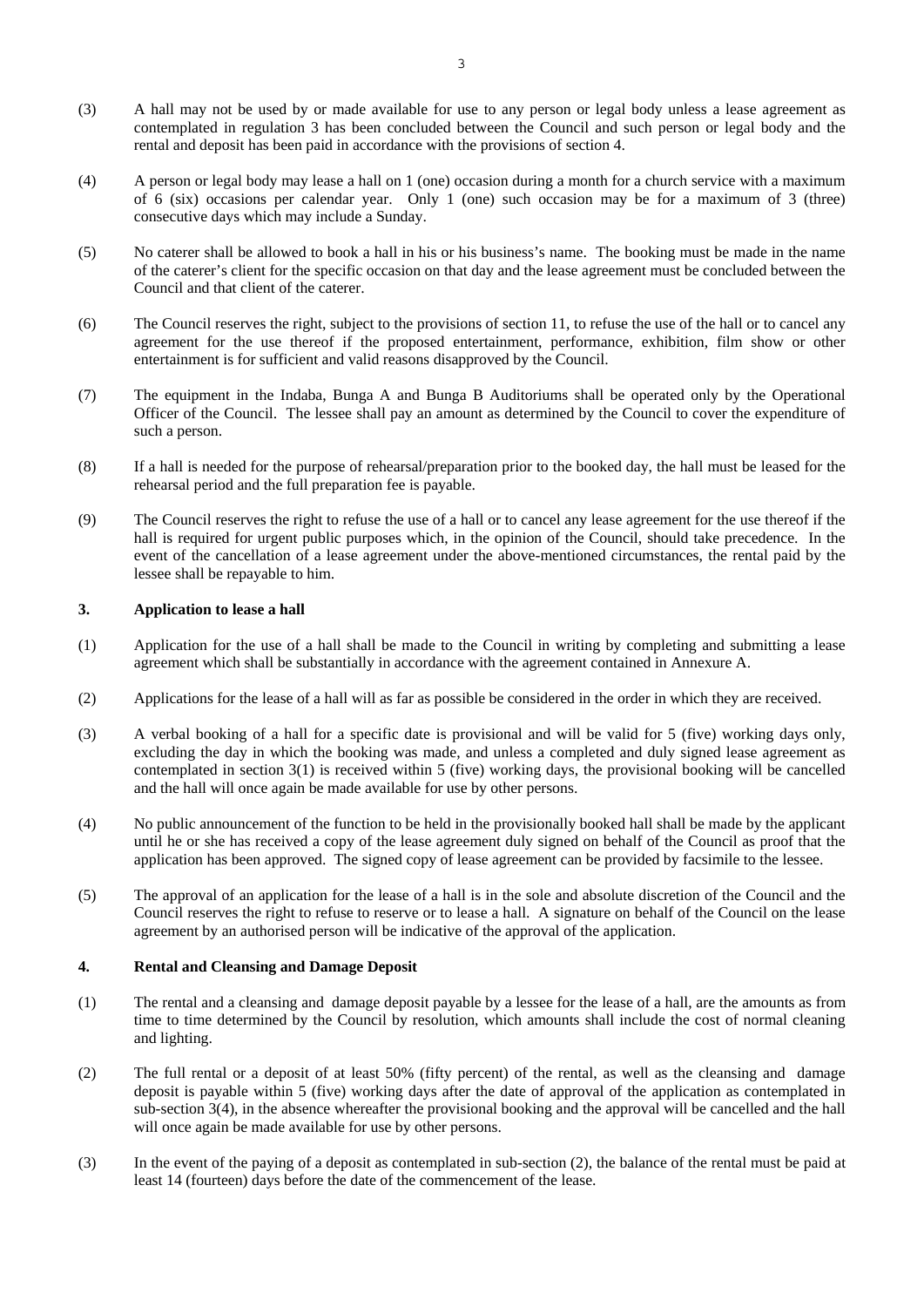- (4) All payments for the use of a hall shall be made at the offices of the Council or as arranged with the responsible person. Access to the hall on the reserved date shall be refused until such time that an official receipt for such payments is produced.
- (5) The Council may consider to grant the use of the hall free of charge to any person or legal person desiring to arrange a function or display for the purpose of raising funds for charitable, educational, recreational or religious purposes.
- (6) The cleansing and damage deposit will be refunded to the lessee within 14 (fourteen) days after the date of the function, provided that the use of the hall by the lessee caused no excessive cleansing operations or damages to the hall or any property of the Council in or around the hall.
- (7) All damages which was the fault of the lessee or any other person attending the function for which the lessee leased the hall, will be deducted from the damage deposit and the Council reserves the right to institute claims for all other damages which could not be covered by the damage deposit.

### **5. Cancellation of a lease**

- (1) The cancellation of a lease must be made in writing at least 30 (thirty) days before the date of the commencement of the lease of the hall, in which case the full rental paid minus 10% (ten percent) or the deposit paid minus 20% (twenty percent) whichever is applicable, will be refunded to the lessee.
- (2) In the event of the cancellation of a lease with less than 30 (thirty) but more than 14 (fourteen) days written notice, the full rental paid minus 50% (fifty percent) will be refunded to the lessee. No refund of any deposit paid will be made to the lessee under these circumstances.
- (3) In the event of the cancellation of a lease with 14 (fourteen) days or less written notice, no refund of any rental or deposit paid will be made to the lessee.

### **6. Change of date or transfer of lease**

 The Council may, for good and sufficient reasons provided by the lessee and if the Council or any other person or legal person will not be prejudiced, allow a change of date of the use of a hall or a transfer of a lease between various halls at the fee applicable to such halls, without any penalty: Provided that the lessee shall submit his request to this effect at least 14 (fourteen) days before the date on which the lease commences, in writing.

### **7. Rights and obligations of the lessee**

- (1) The lessee shall be responsible to examine the hall and its contents prior to the commencement of the lease, and to direct the attention of the Caretaker to and any defects. If no defect is reported by the lessee, the hall and its contents shall be deemed to be in good order and condition at the commencement of the lease.
- (2) The lessee shall at all times keep the hall and its contents in a clean and tidy condition.
- (3) The lessee shall be responsible for all arrangements in connection with the admission of all persons to the leased hall and shall provide such ushers, cashiers, police and other staff as may be necessary to control the admission and conduct of all persons in the hall and on the premises to ensure compliance with the provisions of these sections.
- (4) The right to use a hall for a specified purpose on a specific day is granted to the lessee in his or her personal capacity and he or she may not make the hall or any part thereof, either for the same or another purpose, available for use by any third party either by means of a sub-lease or by ceding, assigning, pledging or in any other way transferring all or part of his or her rights without the prior written consent of the Council.
- (5) Electric lighting and other electric appliances shall, except with the express permission of the Council, be handled only by a duly appointed official of the Council.
- (6) Candles and naked lights may be used in the hall subject thereto that the Fire Brigade is notified beforehand by the lessee. Smoking in a hall is prohibited.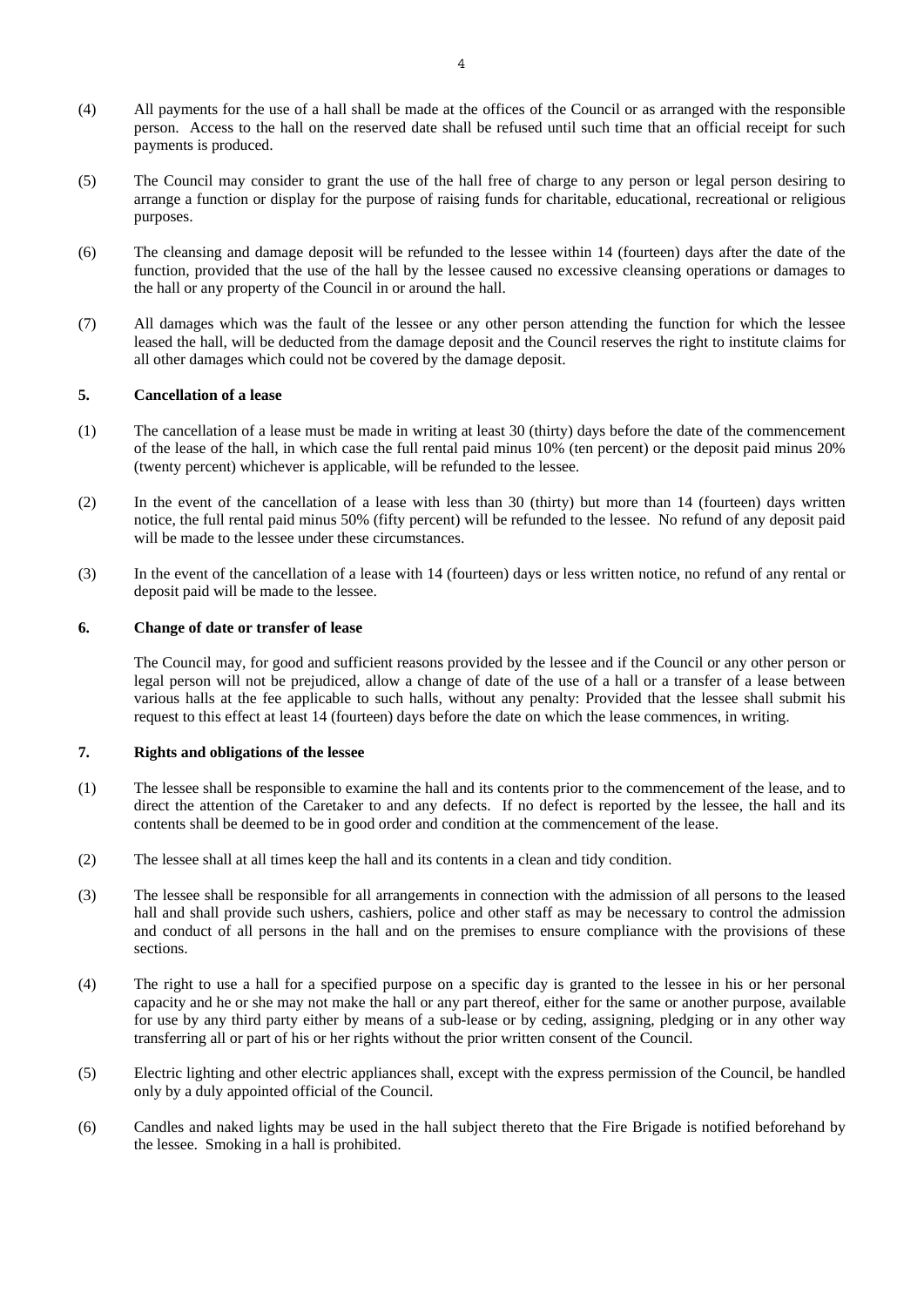- (7) No bar for the sale of alcohol may be conducted during any function in a hall, except in terms of a valid liquor licence and then only with the prior consent of the Council and subject to the conditions determined by the Council. Under no circumstances shall a person under the age of 18 (eighteen) years be supplied with alcohol.
- (8) The cloakrooms are for the duration of the lease under the supervision of the lessee who accepts full responsibility for all damages or losses caused to the cloakrooms.
- (9) The lessee shall give the Caretaker at least 2 (two) working days notice of the way in which the hall should be arranged.
- (10) No person who is under the influence of alcohol or drugs shall be admitted to a hall or having gained admission, be permitted to remain therein.
- (11) No person shall be permitted to dance in any hall unless appropriate shoes are worn so as not to damage the floor surface.
- (12) The number of persons allowed in a hall shall be limited to the number of available seating accommodation. No persons shall be allowed to congregate in the passages or doorways leading to such hall. When the available seating accommodation has been occupied, the lessee shall make the necessary arrangements to prevent the admittance of more persons to the hall.
- (13) The lessee shall ascertain and comply with all legal requirements pertaining to the holding of a gathering and without limiting the meaning or scope of the aforesaid, the lessee shall in particular ensure that he and all other users of the hall, comply with all requirements relating to the carrying of fire-arms.
- (14) No flags, banners, posters, paper ribbons, notices, signs and advertisements may be displayed in or at any entrance of a hall without the prior written approval of the Council.
- (15) All persons shall vacate the hall before or upon expiration of the lease period and if for any reason whatsoever the lease period is exceeded, the lessee will pay for the exceeding period in accordance with the applicable tariff with a minimum period of 3 (three) hours.
- (16) All property not belonging to the Council must be removed from the hall prior to the expiration of the lease period. Should this not be done the lessee will pay for the exceeding period in accordance with the applicable tariff with a minimum period of 3 (three) hours.
- (17) No furniture or articles, which are the property of the Council, shall be removed from the hall except with the prior approval of the Council and then only under the direct supervision of the Caretaker.
- (18) The lessee shall be responsible for all catering arrangements and shall ensure that the caterer keep and leave such premises in a clean and tidy condition. Food shall be prepared only in the kitchen of a hall on electric stoves or other electric cooking equipment provided by the Council. The kitchen or scullery as well as the crockery and cutlery of the Council, if used, must be cleaned before the expiration of the lease of the hall.
- (19) The safekeeping of the hall, furniture, fittings and other property appertaining thereto is the responsibility of the Caretaker. The Caretaker therefore has the right to enforce the provisions of these by-laws and may terminate any lease agreement at any stage if damages is begin done or if the Caretaker has reason to believe that the hall, furniture, fittings or other property appertaining thereto, is under risk of being damaged.

#### **8. Liability for damages**

- (1) The lessee shall be liable for and shall bear the costs in excess of the damage deposit (if any), of any damages to the hall, furniture, fittings or to any other property of the Council which may occur during the period of lease of the hall.
- (2) The Council will not be responsible or liable for damages to nor for the loss of any property, article or thing placed in or left in the hall by the lessee or by any other person nor for damages to the property of or for injuries to any person entering the hall or using the equipment or facilities therein.
- (3) The Council shall not be liable for any damages or loss sustained by the lessee in consequence of the failure of or any defect in any machinery, appliances or lighting arrangements of the hall.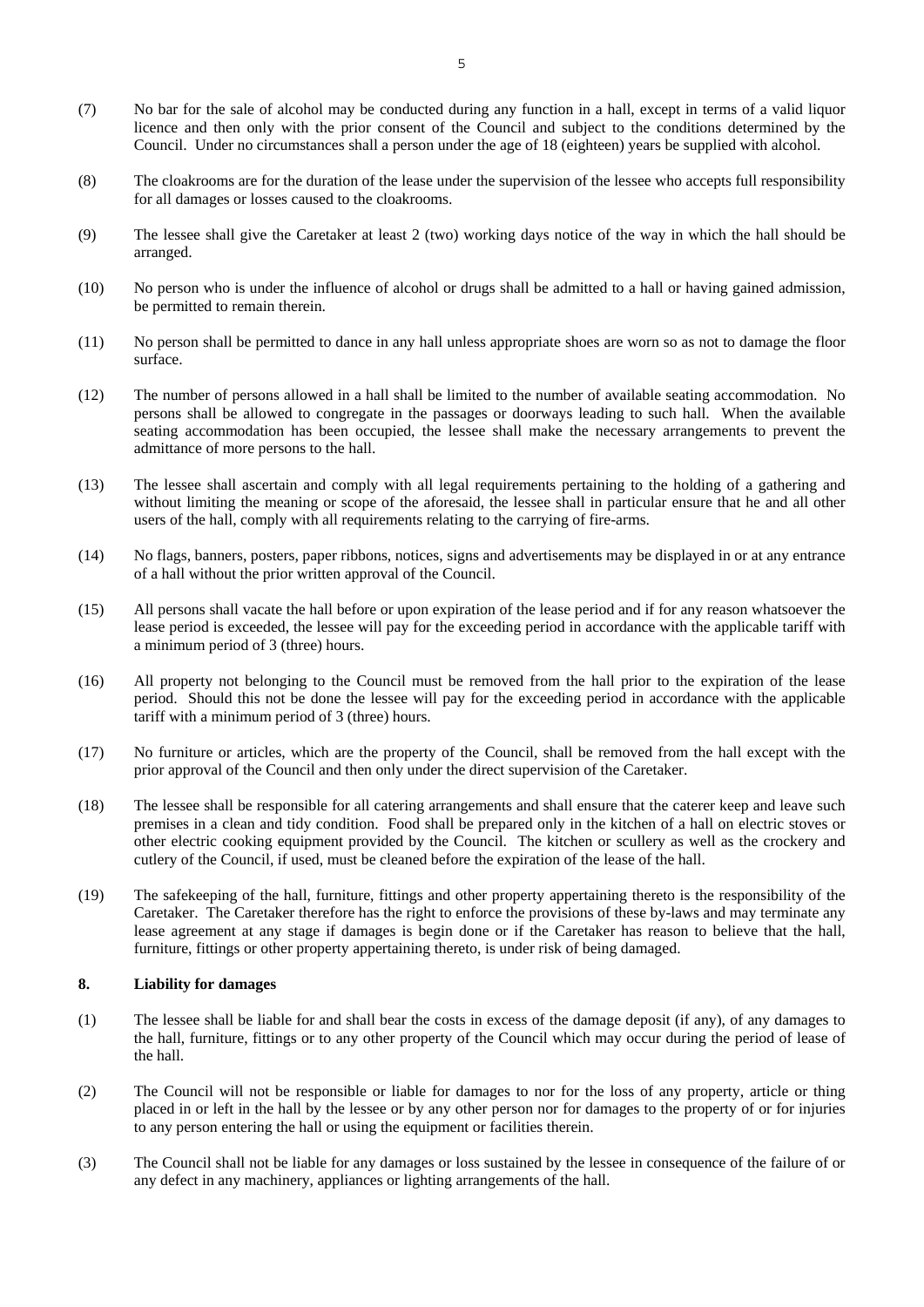### **9. Indemnity**

 The lessee and any other person using the hall of the Council on the day concerned for the specified purpose, do it at own risk and the lessee therefore indemnifies the Council, its members, employees or agents, whether in personal or official capacity, against liability for all claims from whichever nature by him or his or her dependants or any third party in respect of any patrimonial loss, consequential damages, injuries, or personal prejudice that he, she or any other person using the hall may suffer or sustain in connection with or resulting from the aforementioned used of the hall.

### **10. Inspection of the hall and its contents**

- (1) After each period of lease, the Caretaker and the lessee shall inspect the hall to ascertain whether any damages have been caused to the hall or its contents.
- (2) After each period of lease, the crockery and cutlery leased from the Council (if any) shall be checked an counted by the Caretaker in the presence of the lessee or his nominee.
- (3) Any duly authorised officer of the Council or any member of the SA Police Services may enter the hall which is leased at any time for purposes of inspection to ensure that the lessee is adhering to the provisions of these bylaws.

### **11. Preview of proposed exhibition, performance, entertainment or film show**

- (1) In order to determine whether the proposed exhibition, performance, entertainment, film show or other exhibition to be conducted in a hall is desirable for public exhibition, the Council reserves the right to demand a preview for councillors and officials concerned before the commencement thereof.
- (2) If such demanded preview is not granted by the lessee, or if the Council decides after the preview for sufficient and valid reasons to cancel the proposed exhibition, performance, entertainment, film show or other exhibition, the Council shall have the right to cancel the lease agreement and no compensation other than the repayment of the rental, if any, shall be payable by the Council to the lessee in respect of any loss which he may suffer as a result of such cancellation.
- (3) The Council reserves the right in the case of any exhibition, performance, entertainment, film show or other exhibition which has already been shown or performed and which is considered by the Council to be undesirable for public showing or performance, to prohibit any repeat show or performance thereof in a hall of the Council. The Council furthermore reserves the right to cancel any lease agreement for the lease of a hall in all cases where the lease was for the purpose of showing and performing an exhibition, performance, entertainment, film show or other exhibition prohibited by the Council. No compensation other than the repayment of the rental shall be payable by the Council to the lessee in respect of any loss which he may suffer as a result of such cancellation.
- (4) Should the lessee use a hall for a film or slide show he shall appoint qualified and skilled operators for this purpose at his own cost.

# **12. Breach**

 In the event of a breach of or non-compliance with any of the provisions of the lease agreement, the Council may cancel the lease agreement forthwith and no compensation shall be payable to the lessee for any loss which may be sustained as a result of such cancellation.

### **13. Obstruction of employees**

- (1) No person shall :
	- (a) hinder, obstruct or interfere with any employee of the Council in the performance of any of the duties relating to these sections; or
	- (b) refuse to give such information as the Council employee may reasonably require; or
	- (c) give to the Council employee an information, which, to his or her knowledge, is false or misleading; or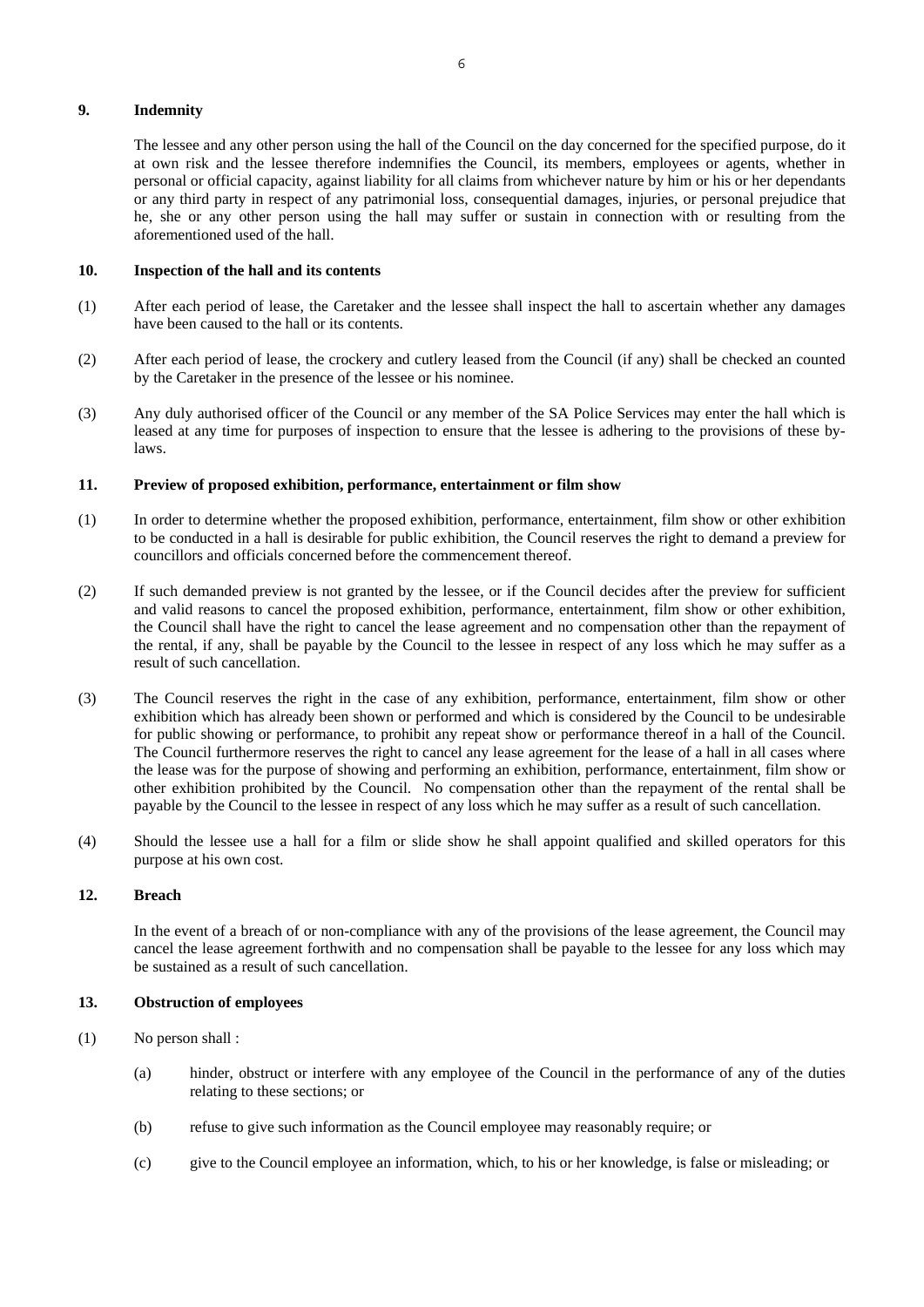(d) prevent or obstruct an employee of the Council in any manner whatsoever to obtain free and unobstructed entrance to a hall during the period of lease to enable him or her to perform any of the duties relating to these bylaws.

# **14. Offences and penalties**

- (1) Any person contravening or failing to comply with any of the provisions of these by-laws shall be guilty of an offence and shall upon conviction by a court be labile to a fine not exceeding R 60 000, or imprisonment for a period not exceeding three years or both a fine as well as period of imprisonment, or such other fine or period of imprisonment which the Minister of Justice may from time to time determine in terms of the provisions of section 92 of the Magistrate's Courts Act, 1944 (Act No 32 of 1944).
- (2) Any expense incurred by the Council as a result of a contravention of these by-laws or in the doing of anything which a person was directed to do under these by-laws and which he or she failed to do, may be recovered by the Council from the person who committed the contravention or who failed to do such thing.

### **15. Repeal**

 The Regulations for the Lease of Council Halls promulgated in Provincial Gazette No. 60 of 10 September 1999, are hereby repealed.

# **16. Short title and commencement**

 These by-laws are called the by-law relating to the Lease of Municipal Halls and shall come into operation on the date of publication thereof in the P*rovincial Gazette*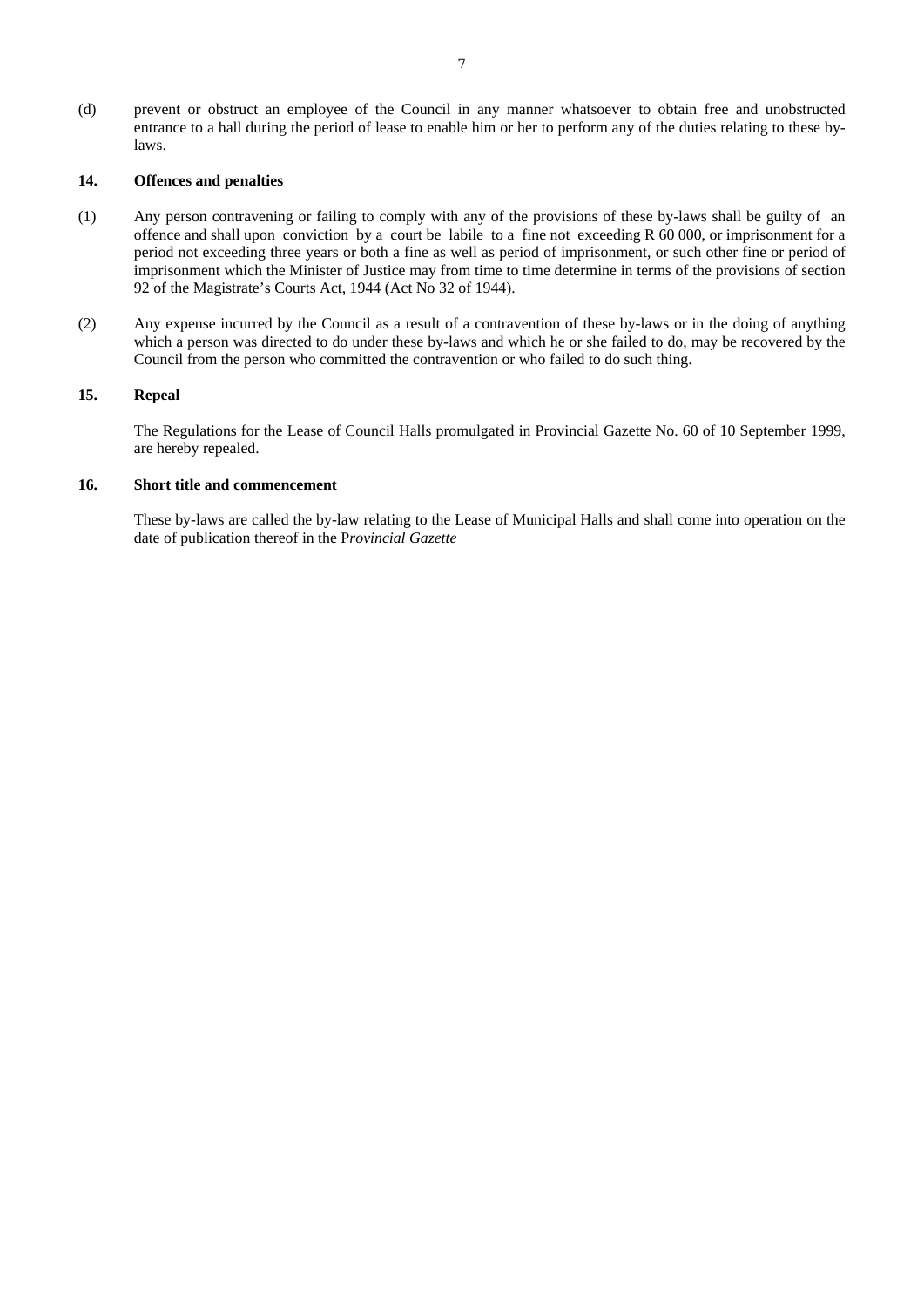### **LEASE OF MUNICIPAL HALLS**

# **1. Particulars of lessor**

|    | Mangaung Local Municipal Council<br>PO Box 3704<br><b>Bloemfontein</b><br>9300<br>(hereafter "the Council") | Telephone: (051) 405 8458 | Fax: (51) 405 8367 |
|----|-------------------------------------------------------------------------------------------------------------|---------------------------|--------------------|
| 2. | <b>Particulars of lessee</b>                                                                                |                           |                    |
|    |                                                                                                             |                           |                    |
|    |                                                                                                             |                           |                    |
|    |                                                                                                             |                           |                    |
|    |                                                                                                             |                           |                    |

#### **3. Particulars of lease**

| Name<br>of Hall | Purpose of use | Dates requires | Hours required | Rental | Cleansing<br>and<br>Breakage deposit |
|-----------------|----------------|----------------|----------------|--------|--------------------------------------|
|                 |                |                |                |        |                                      |
|                 |                |                |                |        |                                      |
|                 |                |                |                |        |                                      |

#### **4. Conclusion of lease**

A signature on behalf of the Council on this lease agreement by an authorised person will be indicative of the conclusion of the agreement between the parties.

# **5. Conditions of lease**

The lease is subject to the provisions of the Council's By-laws for the lease of Council Halls, which by-laws are attached hereto and forms an integrated part of this agreement.

#### **6. Liability**

The lessee accepts full liability for any damages to the hall, furniture, fittings, cloakrooms or to any other property of the Council and for any injury sustained by an employee of the Council which may occur during the lease period or which may be suffered or sustained as a result of or in connection with the lease of the hall in terms of this lease agreement.

### **7. Indemnity**

The lessee and any other person using the hall of the Council on the day concerned for the specified purpose, do it at own risk and the lessee therefore indemnifies the Council, its members, employees or agents, whether in personal or official capacity, against liability for all claims from whichever nature by him or his dependants or any third party in respect of any patrimonial loss, consequential damages, injuries, or personal prejudice that he or any other person using the hall may suffer or sustain in connection with or resulting from the aforementioned use of the hall.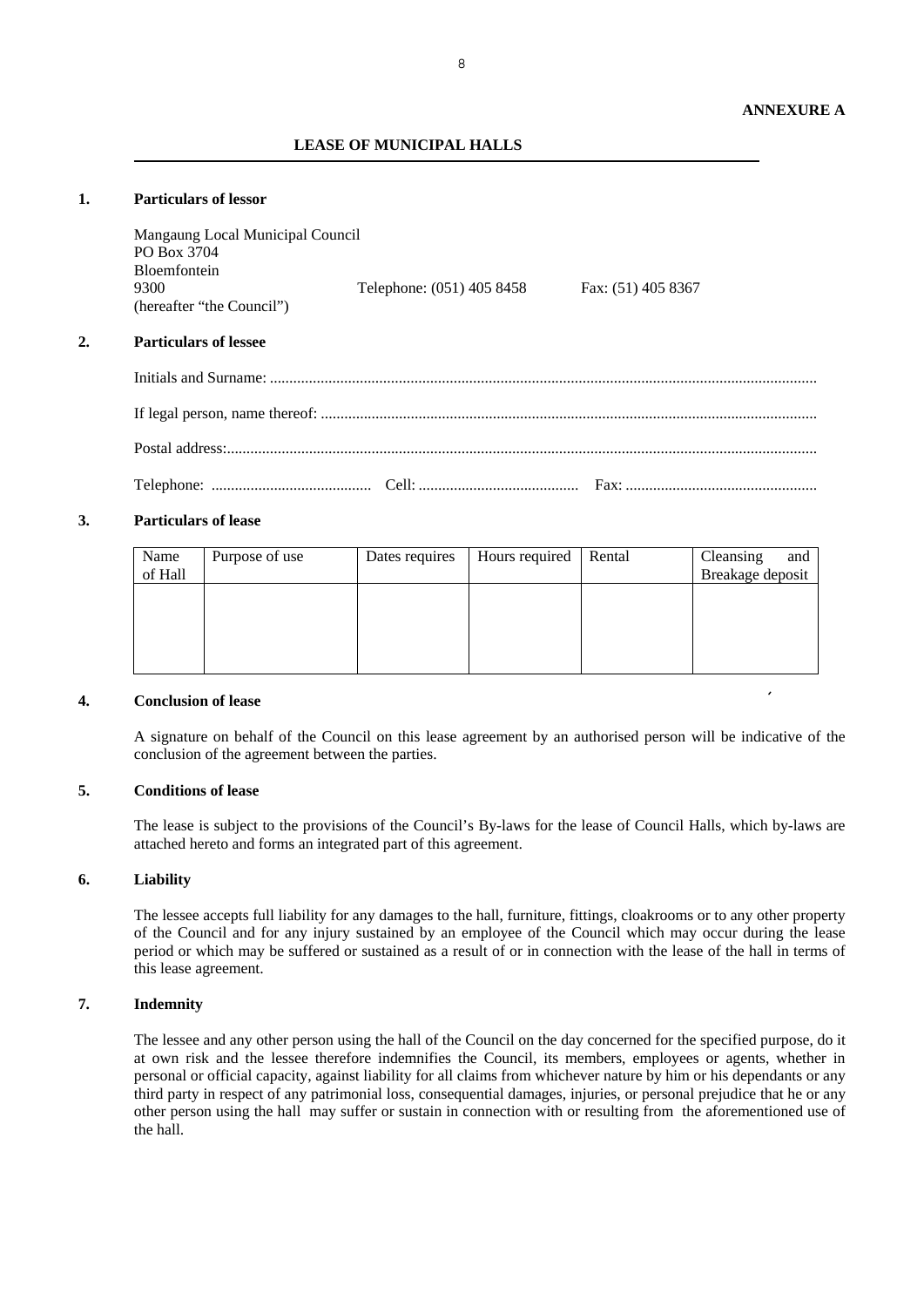### **8. Breach**

Should the lessee fail to pay any amount owed in terms of this agreement on due date thereof; or fail to comply with any of the other provisions of the lease agreement, the lessor shall be entitled to cancel this agreement forthwith by notice to the lessee without prejudice to any other rights that the lessor may have against the lessee as a result of such breach of contract.

### **9. Entire agreement**

This lease agreement contains all the terms and conditions of the agreement between the parties concerning the leasing of the hall and no terms, conditions, warranties or representations whatsoever apart from those contained in this agreement have been made or agreed upon.

### **10. No variation**

No variation of this lease agreement or mutually agreed upon cancellation thereof shall be of any force or effect unless in writing and signed by or on behalf of both parties.

#### **11. Jurisdiction**

The parties consent to the jurisdiction of the Magistrate's Court with regard to any claim arising out or resulting from this lease agreement.

# **12. Domicilium**

The parties choose as domicilia citandi et executandi for all purposes, the addresses referred to in clauses 1 and 2.

#### **13. No indulgence**

No indulgence which the lessor may grant to the lessee with regard to the compliance of any of the lessee's obligations in terms of this agreement, shall prejudice or constitute a waiver of any of the lessor's rights in terms of this agreement.

| As witnesses                    |                                                                                                                       |  |
|---------------------------------|-----------------------------------------------------------------------------------------------------------------------|--|
|                                 | <b>Signature Lessee</b>                                                                                               |  |
| he or she is authorised thereto | Full particulars of signatory who warrants that                                                                       |  |
|                                 | Take note: If the lessee is under the age of 21 years, a legal guardian as provided hereunder must assist him or her. |  |
|                                 |                                                                                                                       |  |
| As witnesses                    |                                                                                                                       |  |
|                                 | Signature Parent/guardian                                                                                             |  |
|                                 |                                                                                                                       |  |